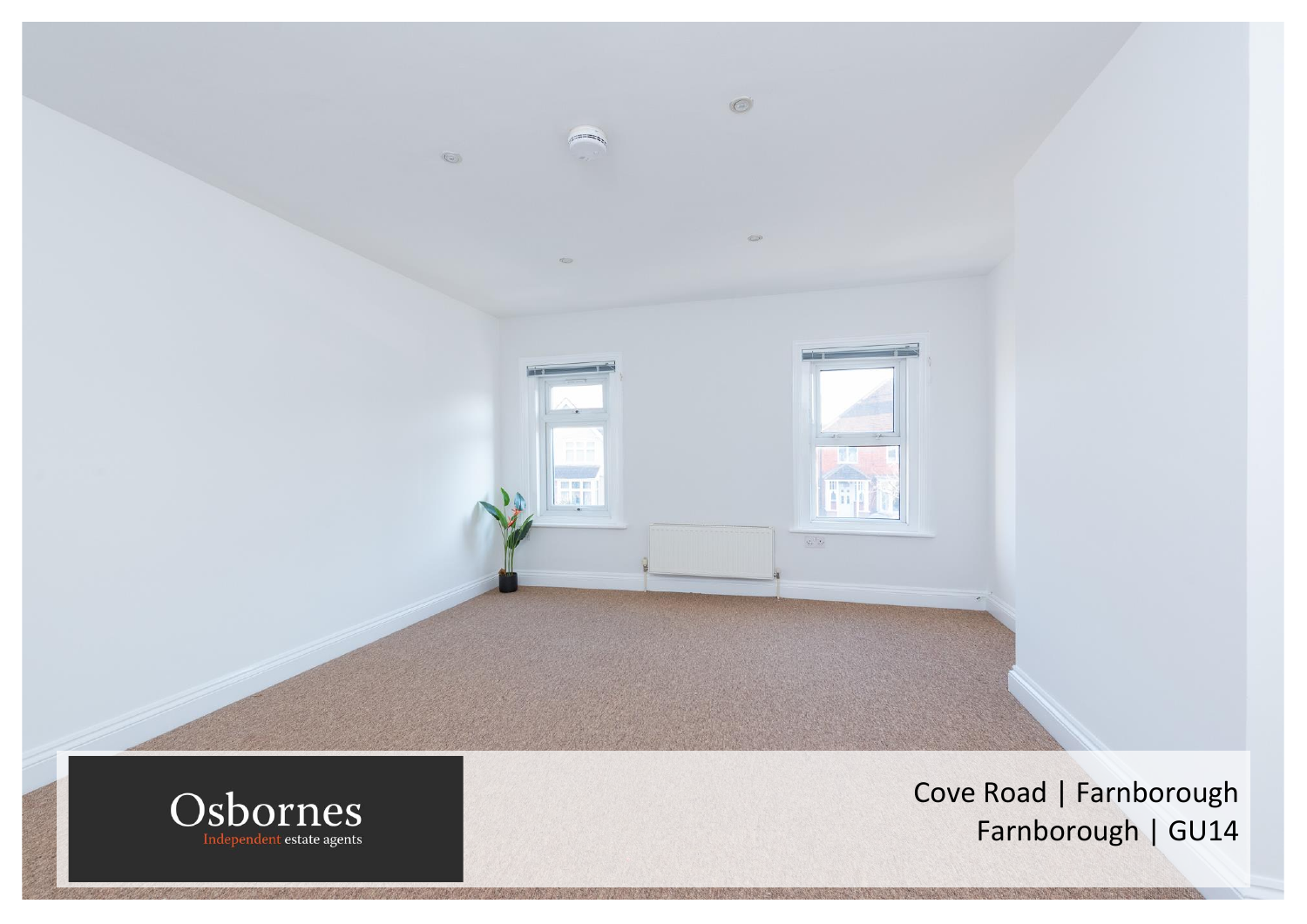## **WALKING DISTANCE TO MAINLINE STATION. This one double bedroom first floor apartment is offered to the market in good order throughout.**

Newly Redecorated | New Carpets Throughout | Modern Kitchen | Modern Bathroom | Gas Central Heating | Parkng

WALKING DISTANCE TO MAINLINE STATION. This one double bedroom first floor apartment is offered to the market in good order throughout. The property benefits from a modern kitchen, modern bathroom, double glazing, gas central heating and permission to use a parking space at the rear of the property. Conveniently located just 0.5 mile from Farnborough mainline train station and is within walking distance to a range of local shops and Cove Green. REDECORATED AND NEW CARPETS THROUGHOUT. Available immediately. Available unfurnished.

## **£825 per month**

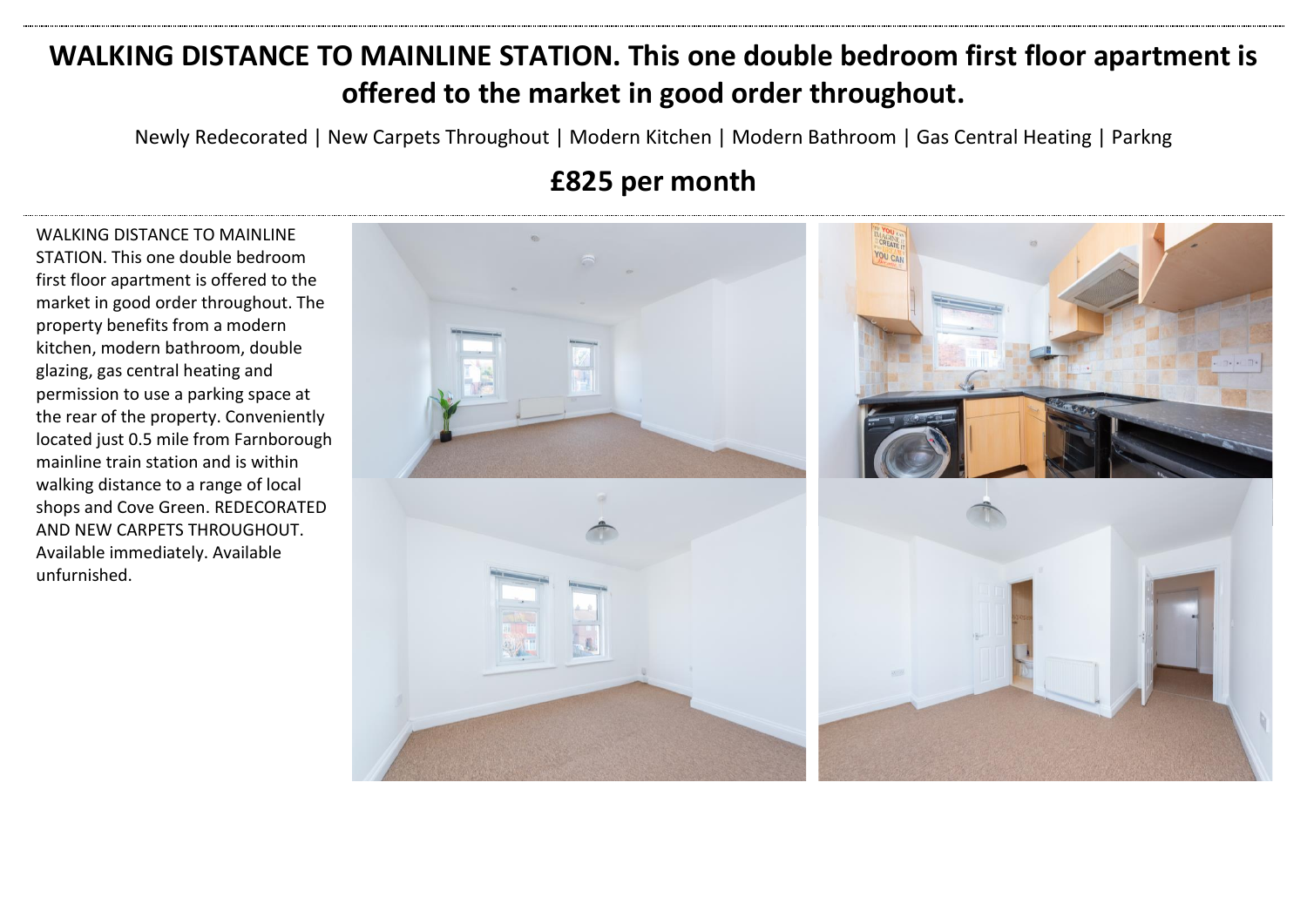